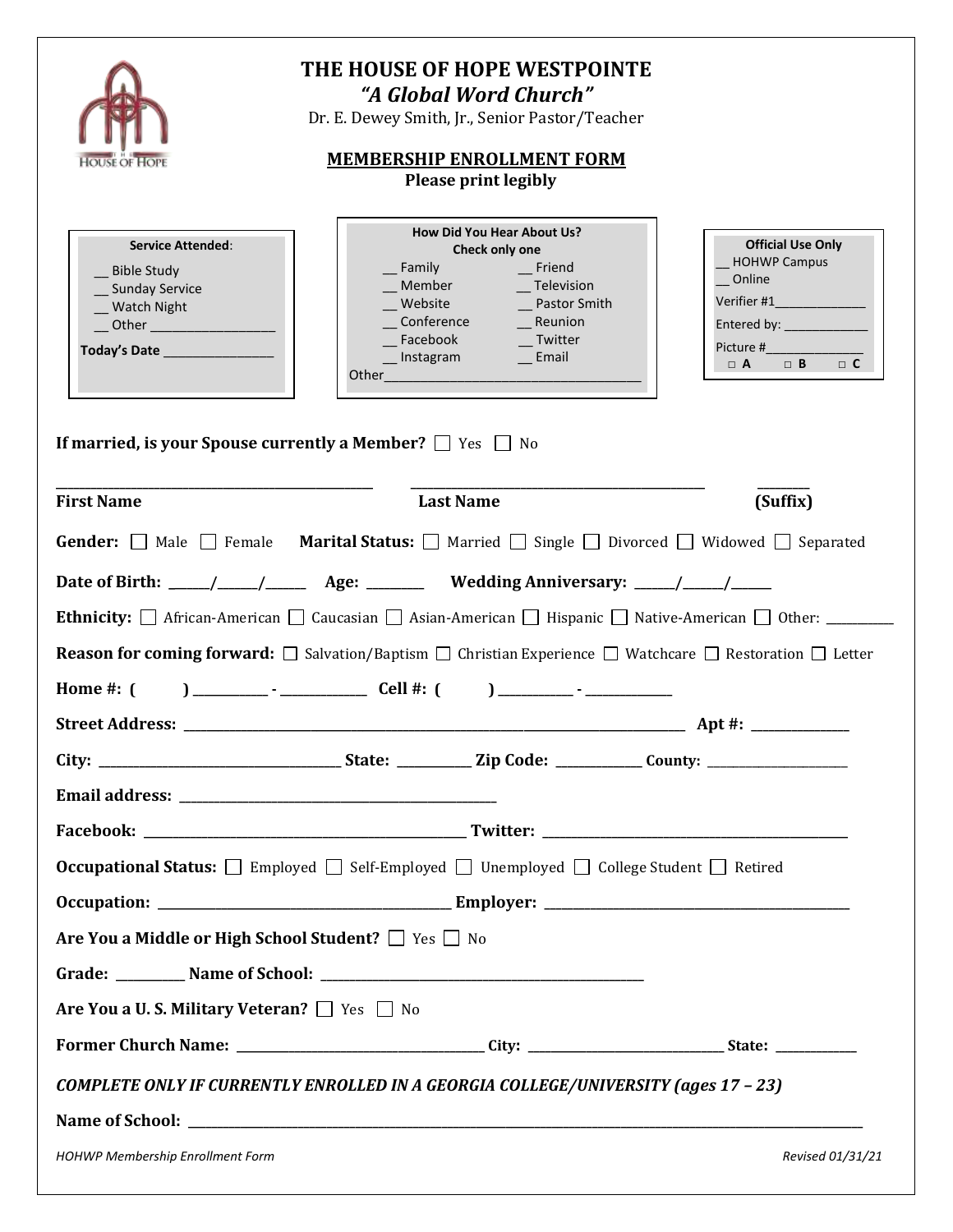## **Page 2**

## **EMERGENCY CONTACT INFORMATION:**

| Picture #: _______________<br>$\Box$ A $\Box$ B $\Box$ C |                                                                                                                                                                                                                                                                                                                                           |          |
|----------------------------------------------------------|-------------------------------------------------------------------------------------------------------------------------------------------------------------------------------------------------------------------------------------------------------------------------------------------------------------------------------------------|----------|
|                                                          | SPOUSE: □ Joining Today □ Not Joining Today □ Already HOHM Member                                                                                                                                                                                                                                                                         |          |
| <b>First Name</b>                                        | <b>Last Name</b>                                                                                                                                                                                                                                                                                                                          | (Suffix) |
|                                                          |                                                                                                                                                                                                                                                                                                                                           |          |
|                                                          |                                                                                                                                                                                                                                                                                                                                           |          |
|                                                          | <b>Reason for coming forward:</b> $\Box$ Salvation/Baptism $\Box$ Christian Experience $\Box$ Watchcare $\Box$ Restoration $\Box$ Letter                                                                                                                                                                                                  |          |
|                                                          |                                                                                                                                                                                                                                                                                                                                           |          |
|                                                          | <b>Occupational Status:</b> $\Box$ Employed $\Box$ Self-Employed $\Box$ Unemployed $\Box$ College Student $\Box$ Retired                                                                                                                                                                                                                  |          |
|                                                          |                                                                                                                                                                                                                                                                                                                                           |          |
| Are You a U.S. Military Veteran? Simples State           |                                                                                                                                                                                                                                                                                                                                           |          |
|                                                          |                                                                                                                                                                                                                                                                                                                                           |          |
|                                                          |                                                                                                                                                                                                                                                                                                                                           |          |
| integrity of the enrollment form.                        | <b>MEMBERSHIP COMMITMENT:</b> I am willing in my commitment to the Lord to be regular in attendance; to<br>support this church through tithes and offerings; and to submit to the leadership. My signature further certifies<br>that the information is accurate and correct. Intentional deception will cause the church to question the |          |
| <b>Member Signature</b>                                  | <b>Date</b>                                                                                                                                                                                                                                                                                                                               |          |
| <b>Spouse Signature (if present)</b>                     | <b>Date</b>                                                                                                                                                                                                                                                                                                                               |          |
| <b>Youth Signature</b>                                   | <b>Date</b>                                                                                                                                                                                                                                                                                                                               |          |
|                                                          | If you have children under age18 living in your household, please complete Page 3                                                                                                                                                                                                                                                         |          |
|                                                          |                                                                                                                                                                                                                                                                                                                                           | Page 3   |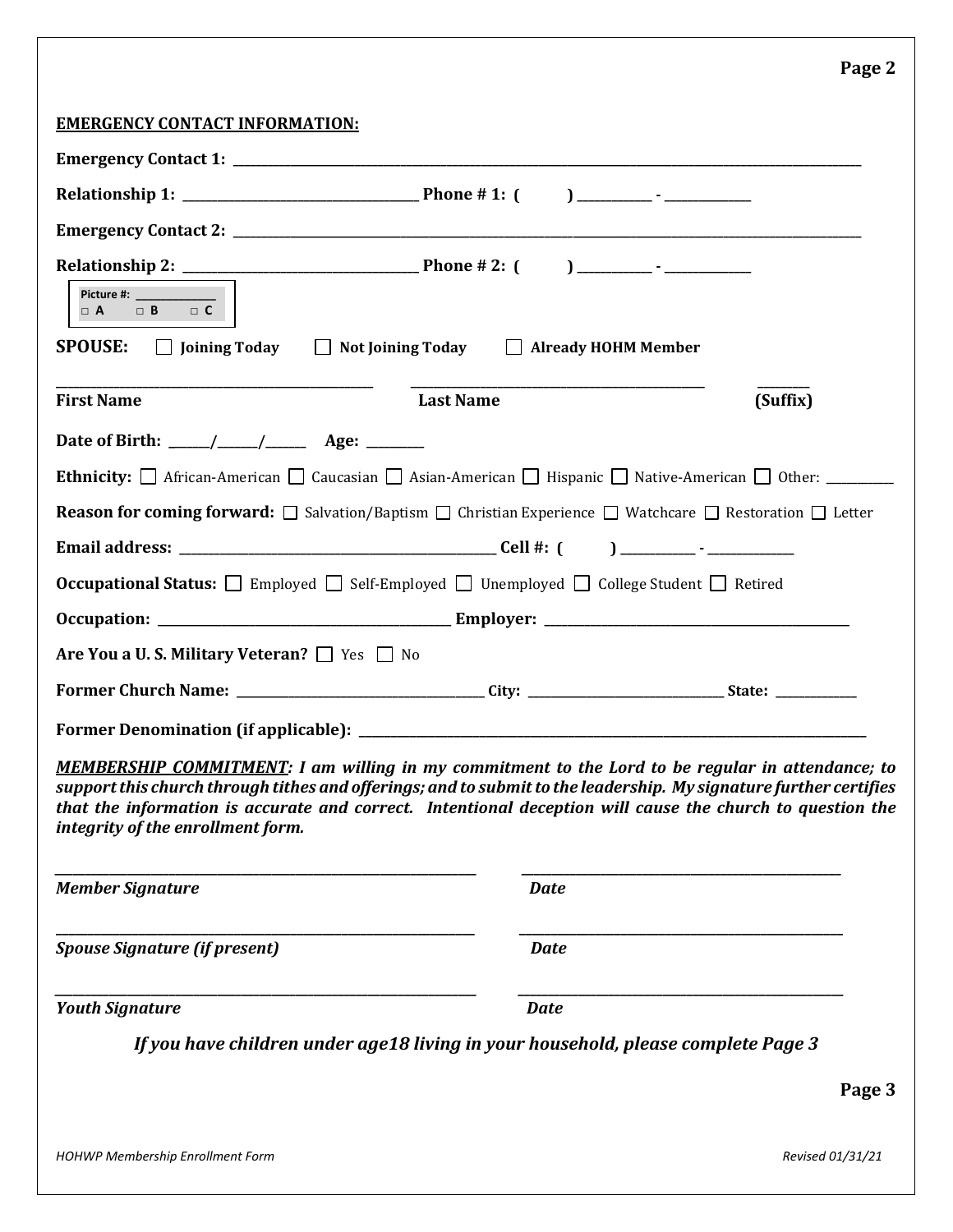|                                                                                                                                 | <b>COMPLETE FOR ALL CHILDREN UNDER AGE 18</b> |          |
|---------------------------------------------------------------------------------------------------------------------------------|-----------------------------------------------|----------|
| <b>Picture #:</b> Picture #:<br>$\Box$ B<br>$\Box$ C<br>$\Box$ A                                                                |                                               |          |
| <b>First Name</b>                                                                                                               | <b>Last Name</b>                              | (Suffix) |
|                                                                                                                                 |                                               |          |
|                                                                                                                                 |                                               |          |
| Membership Status (select this category only if child is 6 years & older): $\Box$ Salvation/Baptism $\Box$ Christian Experience |                                               |          |
| <b>Picture #:</b> Picture #:<br>$\Box$ B<br>$\Box$ C<br>$\Box$ A                                                                |                                               |          |
| <b>First Name</b>                                                                                                               | <b>Last Name</b>                              | (Suffix) |
|                                                                                                                                 |                                               |          |
|                                                                                                                                 |                                               |          |
| Membership Status (select this category only if child is 6 years & older): $\Box$ Salvation/Baptism $\Box$ Christian Experience |                                               |          |
| Picture #: _____________<br>$\Box$ A<br>$\Box$ B<br>$\Box$ C                                                                    |                                               |          |
| <b>First Name</b>                                                                                                               | <b>Last Name</b>                              | (Suffix) |
| Age:                                                                                                                            | <b>Gender:</b> $\Box$ Male $\Box$ Female      |          |
|                                                                                                                                 |                                               |          |
| Membership Status (select this category only if child is 6 years & older): $\Box$ Salvation/Baptism $\Box$ Christian Experience |                                               |          |
| Picture #: ______________<br>$\Box$ B $\Box$ C<br>$\Box$ A                                                                      |                                               |          |
| <b>First Name</b>                                                                                                               | <b>Last Name</b>                              | (Suffix) |
|                                                                                                                                 |                                               |          |
|                                                                                                                                 |                                               |          |
|                                                                                                                                 |                                               |          |
| Membership Status (select this category only if child is 6 years & older): $\Box$ Salvation/Baptism $\Box$ Christian Experience |                                               |          |
|                                                                                                                                 |                                               |          |